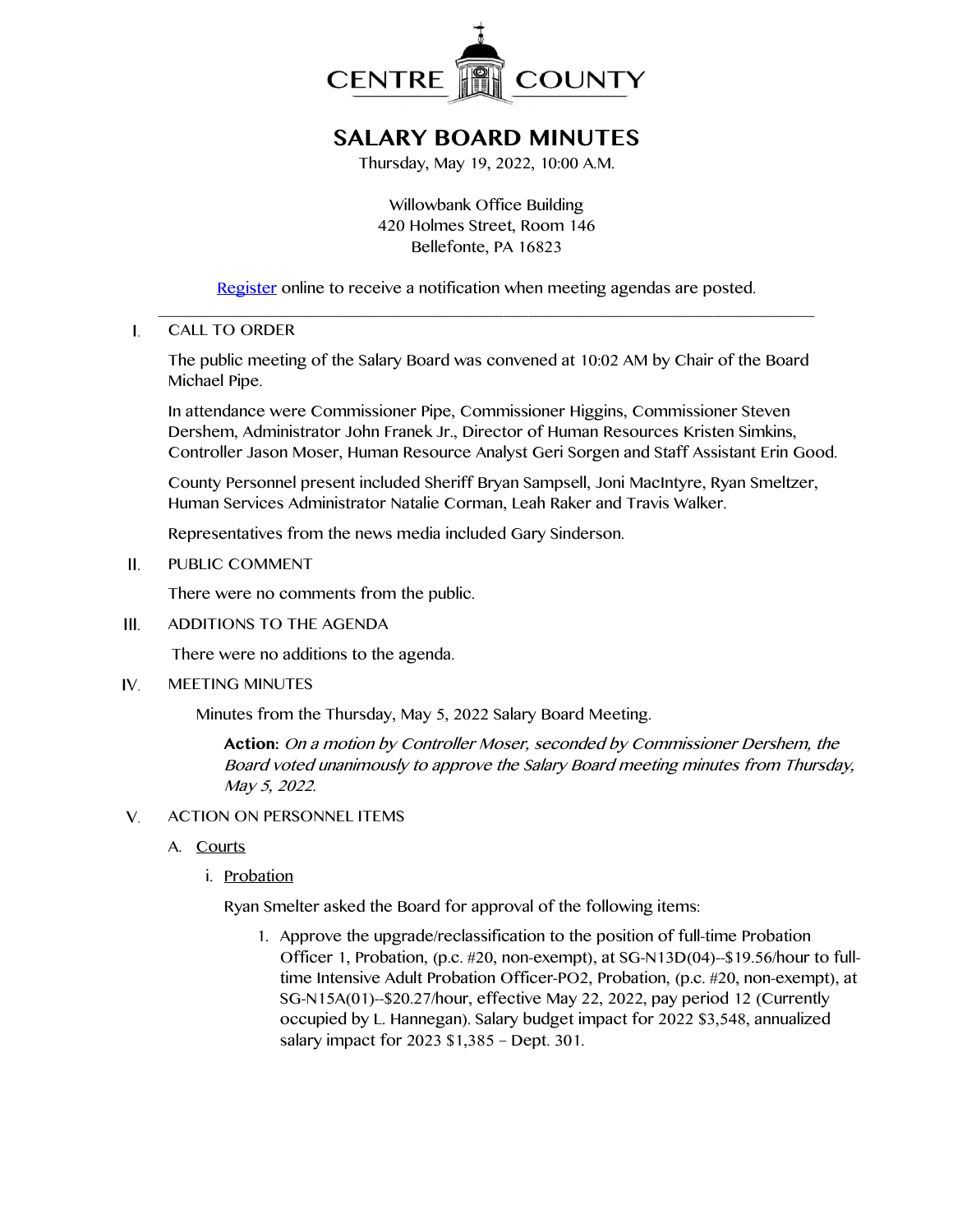# **SALARY BOARD MINUTES THURSDAY, MAY 19, 2022 PAGE 2**

- 2. Approve the change in pay rate for Lara Hannegan, full-time Intensive Adult Probation Officer-PO2, Probation, (p.c. #20, non-exempt), from SG-N15A(01)-- \$20.27/hour to SG-N15D(04)--\$21.44/hour, effective May 22, 2022, pay period 12. Salary impact for 2022 \$4,864, annualized salary impact for 2023 \$3,666 – Dept. 301.
- 3. Approve the promotion/change in title for Derek Shaw from full-time Probation Officer 1, Probation, (p.c. #25, non-exempt), at SG-N13B(02)--\$18.84/hour to fulltime Correctional Parole Officer-PO2, Probation, (p.c. #06, non-exempt, replacing A. Delker), at SG-N15A(01)--\$20.27/hour, effective May 29, 2022, pay period 12. President Judge Pamela Ruest is requesting that Mr. Shaw be approved at SG-N15B(02)--\$20.66/hour. Salary budget savings for 2022 \$1,085, annualized salary savings for 2023 \$4,700 – Dept. 301.

**Action:** On a motion by Controller Moser, seconded by Commissioner Dershem, the Board voted unanimously to approve the Probation items 1-3.

### B. Sheriff

Sheriff Bryan Sampsell asked the Board for approval of the following items:

- i. Approve the rate for Larissa D. McGhee at SG-N08A(01)--\$14.79/hour, effective May 23, 2022, pay period 12. Sheriff Bryan Sampsel is appointing Ms. McGhee to full-time Deputy Sheriff-Security, Sheriff, (p.c. #30, non-exempt, replacing E. Walters). Sheriff Bryan Sampsel is requesting that Ms. McGhee be approved at SG-N08B(02)-- \$15.07/hour. Salary budget impact for 2022 \$2,329, annualized salary impact for 2023 \$1 – Dept. 211.
- ii. Approve the rate for Garrett J. Rigg at SG-N08A(01)--\$14.79/hour, effective May 23, 2022, pay period 12. Sheriff Bryan Sampsel is appointing Mr. Rigg to full-time Deputy Sheriff-Security, Sheriff, (p.c. #39, non-exempt, replacing Z. Mothersbaugh). Sheriff Bryan Sampsel is requesting that Mr. Rigg be approved at SG-N08B(02)--\$15.07/hour. Salary budget savings for 2022 \$13,261, annualized salary savings for 2023 \$1,959 – Dept. 211.
- iii. Approve the rate for Logan L. Smith at SG-N08A(01)--\$14.79/hour, effective May 23, 2022, pay period 12. Sheriff Bryan Sampsel is appointing Ms. Smith to part-time Deputy Sheriff-Security 60%, Sheriff, (p.c. #15, non-exempt, replacing T. Buchanan). Sheriff Bryan Sampsel is requesting that Ms. Smith be approved at SG-N08B(02)--\$15.07/hour. Salary budget savings for 2022 \$7,957 – Dept. 211.
- iv. Approve the rate for Driss Benaija at SG-N08A(01)--\$14.79/hour, effective May 23, 2022, pay period 12. Sheriff Bryan Sampsel is appointing Mr. Benaija to part-time Deputy Sheriff-Security 60%, Sheriff, (p.c. #20, non-exempt, replacing E. Cain). Sheriff Bryan Sampsel is requesting that Mr. Benaija be approved at SG-N08B(02)--\$15.07/hour. Salary budget savings for 2022 \$7,608, annualized salary impact for 2023 \$349 – Dept. 211.

**Action:** On a motion by Sheriff Bryan Sampsell, seconded by Commissioner Higgins, the Board voted unanimously to approve the Sheriff items i-iv.